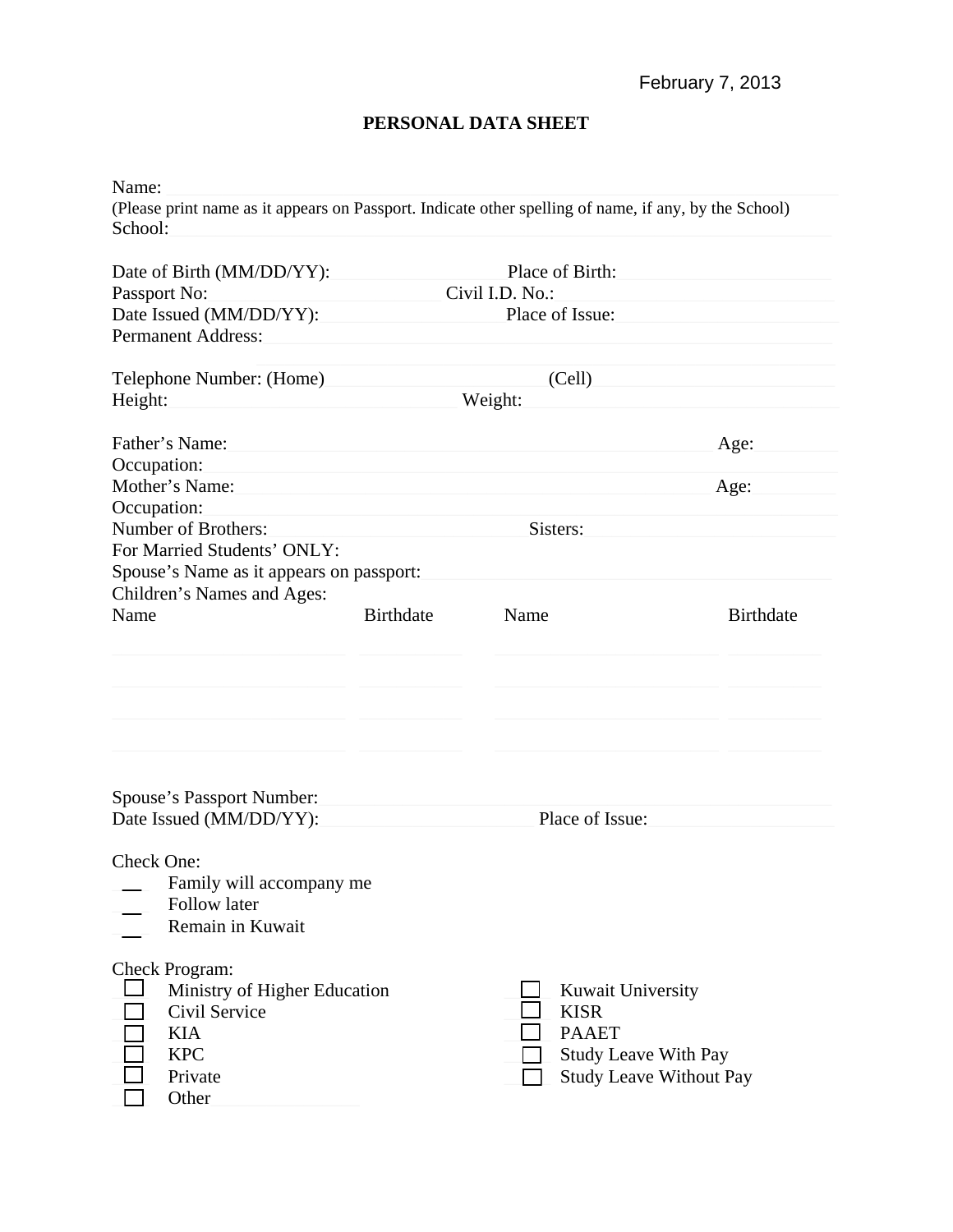| What do you plan to study?                                                                                                                                                                                                  |                |            |           |
|-----------------------------------------------------------------------------------------------------------------------------------------------------------------------------------------------------------------------------|----------------|------------|-----------|
| Degree:                                                                                                                                                                                                                     |                |            |           |
| When do you plan to start English?                                                                                                                                                                                          |                |            |           |
| When do you plan to start Academic work?<br>Period for which scholarship is granted:                                                                                                                                        |                | Months     |           |
| Secondary Schools and Colleges Attended:                                                                                                                                                                                    | Years          |            |           |
| From<br><b>To</b>                                                                                                                                                                                                           | Name of School |            | Degree    |
| Besides above schools, did you have any other opportunity to practice as English? (e.g. Summer<br>in England)<br>$\Box$ Yes<br>If Yes, when and where?<br>In your previous schooling, where any subjects taught in English? | $\square$ No   | $\Box$ Yes | $\Box$ No |
| If Yes, please list them:                                                                                                                                                                                                   |                |            |           |
| Signature                                                                                                                                                                                                                   |                | Date       |           |
| Please do not write below this line                                                                                                                                                                                         |                |            |           |
| Date Received                                                                                                                                                                                                               |                |            |           |
| Date of U.S. Arrival (I-94)                                                                                                                                                                                                 |                |            |           |
| Type of Visa                                                                                                                                                                                                                |                |            |           |
| English Language School                                                                                                                                                                                                     |                |            |           |
| Regular Program School                                                                                                                                                                                                      |                |            |           |
| Local Program School                                                                                                                                                                                                        |                |            |           |

I.D. Number : \_\_\_\_\_\_\_\_\_\_\_\_\_\_\_\_\_\_\_\_\_\_\_\_\_\_\_\_\_\_\_\_\_\_\_\_\_\_\_